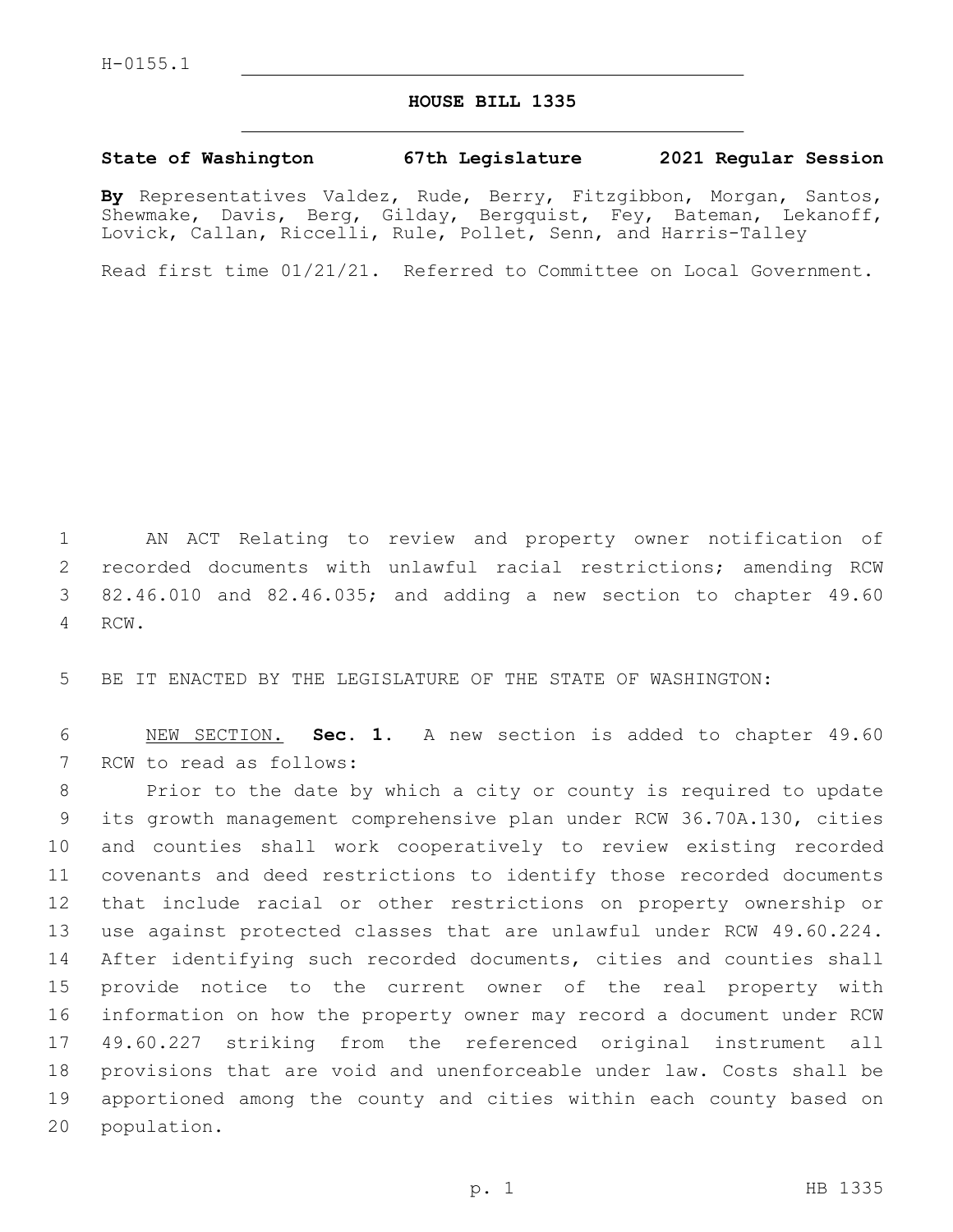**Sec. 2.** RCW 82.46.010 and 2015 2nd sp.s. c 10 s 1 are each 2 amended to read as follows:

 (1) The legislative authority of any county or city must identify in the adopted budget the capital projects funded in whole or in part from the proceeds of the tax authorized in this section, and must indicate that such tax is intended to be in addition to other funds that may be reasonably available for such capital projects.

 (2)(a) The legislative authority of any county or any city may impose an excise tax on each sale of real property in the unincorporated areas of the county for the county tax and in the corporate limits of the city for the city tax at a rate not exceeding one-quarter of one percent of the selling price. The revenues from this tax must be used by any city or county with a population of five thousand or less and any city or county that does not plan under RCW 36.70A.040 for any capital purpose identified in a capital improvements plan and local capital improvements, including those 17 listed in RCW 35.43.040.

 (b) After April 30, 1992, revenues generated from the tax imposed under this subsection (2) in counties over five thousand population and cities over five thousand population that are required or choose to plan under RCW 36.70A.040 must be used solely for financing capital projects specified in a capital facilities plan element of a comprehensive plan and housing relocation assistance under RCW 59.18.440 and 59.18.450. However, revenues (i) pledged by such counties and cities to debt retirement prior to April 30, 1992, may continue to be used for that purpose until the original debt for which the revenues were pledged is retired, or (ii) committed prior to April 30, 1992, by such counties or cities to a project may continue to be used for that purpose until the project is completed.

 (3) In lieu of imposing the tax authorized in RCW 82.14.030(2), the legislative authority of any county or any city may impose an additional excise tax on each sale of real property in the unincorporated areas of the county for the county tax and in the corporate limits of the city for the city tax at a rate not exceeding 35 one-half of one percent of the selling price.

 (4) Taxes imposed under this section must be collected from persons who are taxable by the state under chapter 82.45 RCW upon the occurrence of any taxable event within the unincorporated areas of the county or within the corporate limits of the city, as the case 40 may be.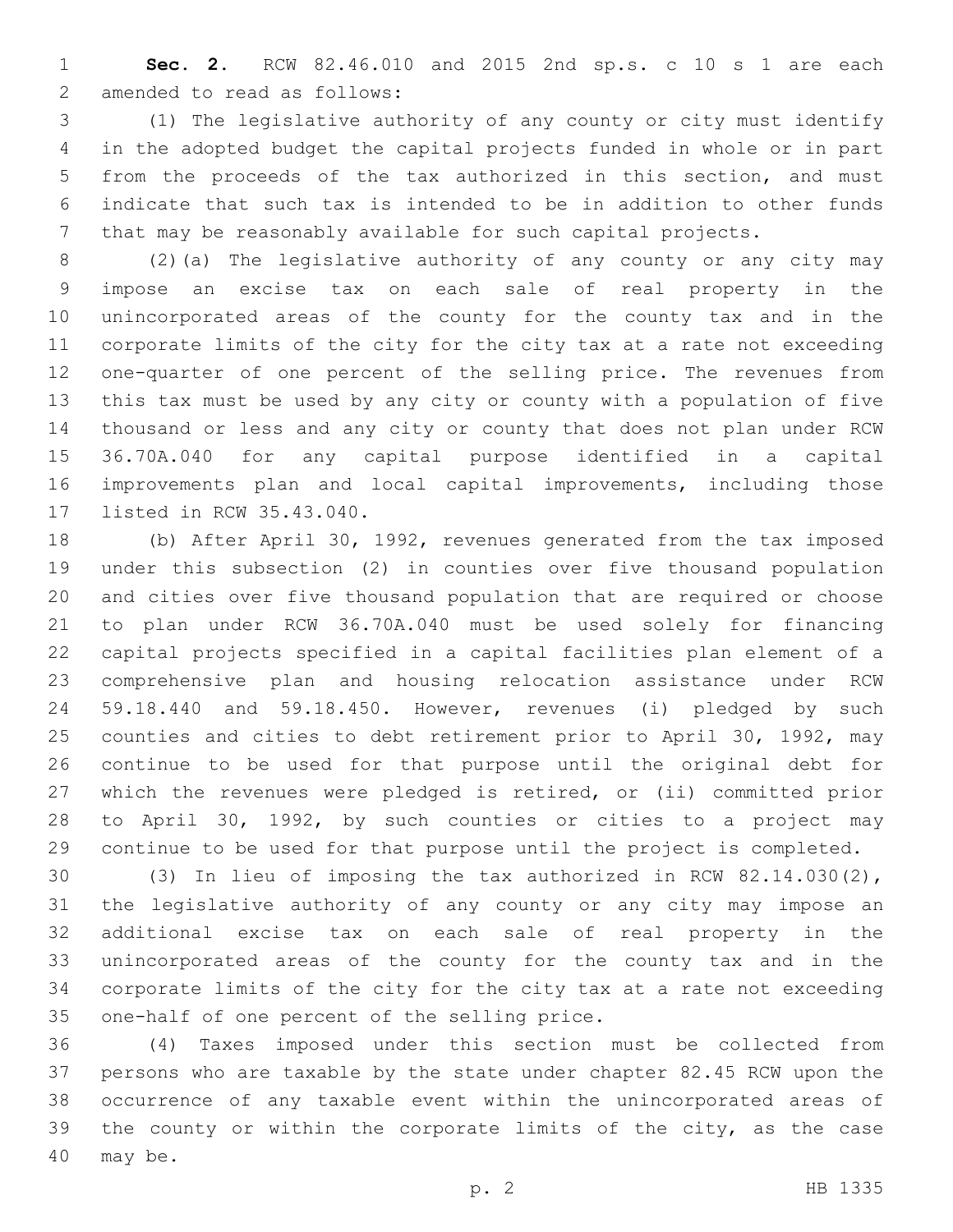(5) Taxes imposed under this section must comply with all applicable rules, regulations, laws, and court decisions regarding real estate excise taxes as imposed by the state under chapter 82.45 4 RCW.

 (6) The definitions in this subsection (6) apply throughout this section unless the context clearly requires otherwise.

7 (a) "City" means any city or town.

 (b) "Capital project" means those public works projects of a local government for planning, acquisition, construction, reconstruction, repair, replacement, rehabilitation, or improvement 11 of streets; roads; highways; sidewalks; street and road lighting systems; traffic signals; bridges; domestic water systems; storm and sanitary sewer systems; parks; recreational facilities; law enforcement facilities; fire protection facilities; trails; libraries; administrative facilities; judicial facilities; river flood control projects; waterway flood control projects by those jurisdictions that, prior to June 11, 1992, have expended funds derived from the tax authorized by this section for such purposes; until December 31, 1995, housing projects for those jurisdictions that, prior to June 11, 1992, have expended or committed to expend funds derived from the tax authorized by this section or the tax authorized by RCW 82.46.035 for such purposes; and technology infrastructure that is integral to the capital project.

 (7) ((From July 22, 2011, until December 31, 2016, a city or 25 county may use the greater of one hundred thousand dollars or thirty-26 five percent of available funds under this section, but not to exceed 27 one million dollars per year, for the operations and maintenance of existing capital projects as defined in subsection (6) of this 29 section)) From July 1, 2021, until the date by which a city or county is required to update its growth management comprehensive plan under 31 RCW 36.70A.130, a city or county may use funds under this section for the review and property owner notification requirements in section 1 33 of this act.

 **Sec. 3.** RCW 82.46.035 and 2019 c 73 s 2 are each amended to read as follows:35

 (1) The legislative authority of any county or city must identify in the adopted budget the capital projects funded in whole or in part from the proceeds of the tax authorized in this section, and must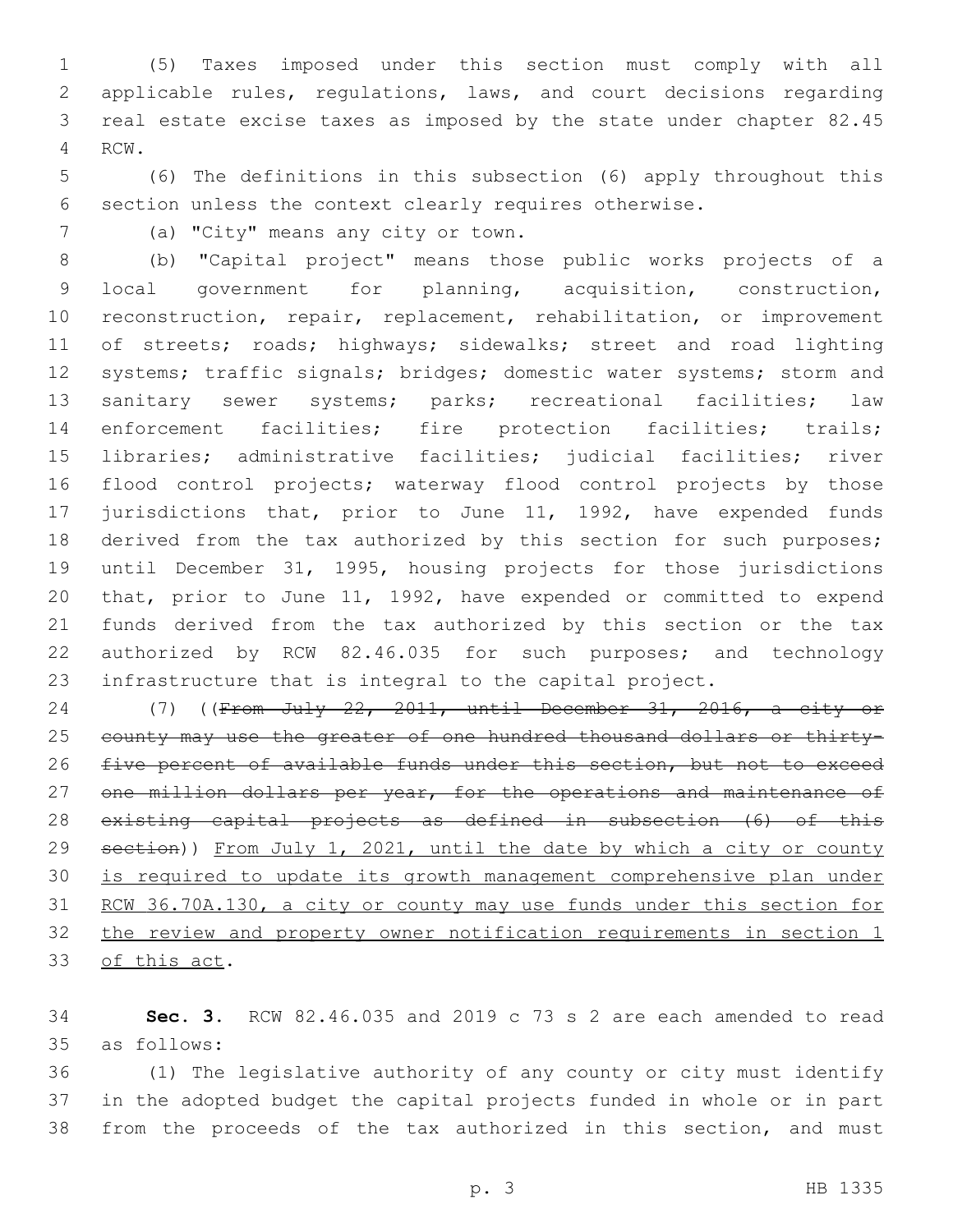indicate that such tax is intended to be in addition to other funds that may be reasonably available for such capital projects.

 (2) The legislative authority of any county or any city that plans under RCW 36.70A.040(1) may impose an additional excise tax on each sale of real property in the unincorporated areas of the county for the county tax and in the corporate limits of the city for the city tax at a rate not exceeding one-quarter of one percent of the selling price. Any county choosing to plan under RCW 36.70A.040(2) and any city within such a county may only adopt an ordinance imposing the excise tax authorized by this section if the ordinance is first authorized by a proposition approved by a majority of the voters of the taxing district voting on the proposition at a general election held within the district or at a special election within the taxing district called by the district for the purpose of submitting 15 such proposition to the voters.

 (3) Revenues generated from the tax imposed under subsection (2) of this section must be used by such counties and cities solely for financing capital projects specified in a capital facilities plan element of a comprehensive plan. However, revenues (a) pledged by such counties and cities to debt retirement prior to March 1, 1992, may continue to be used for that purpose until the original debt for which the revenues were pledged is retired, or (b) committed prior to March 1, 1992, by such counties or cities to a project may continue to be used for that purpose until the project is completed.

 (4) Revenues generated by the tax imposed by this section must be 26 deposited in a separate account.

 (5) As used in this section, "city" means any city or town and "capital project" means those public works projects of a local 29 government for:

 (a) Planning, acquisition, construction, reconstruction, repair, replacement, rehabilitation, or improvement of streets, roads, highways, sidewalks, street and road lighting systems, traffic signals, bridges, domestic water systems, storm and sanitary sewer 34 systems;

 (b) Planning, construction, reconstruction, repair, 36 rehabilitation, or improvement of parks; and

 (c) Until January 1, 2026, planning, acquisition, construction, reconstruction, repair, replacement, rehabilitation, or improvement of facilities for those experiencing homelessness and affordable 40 housing projects.